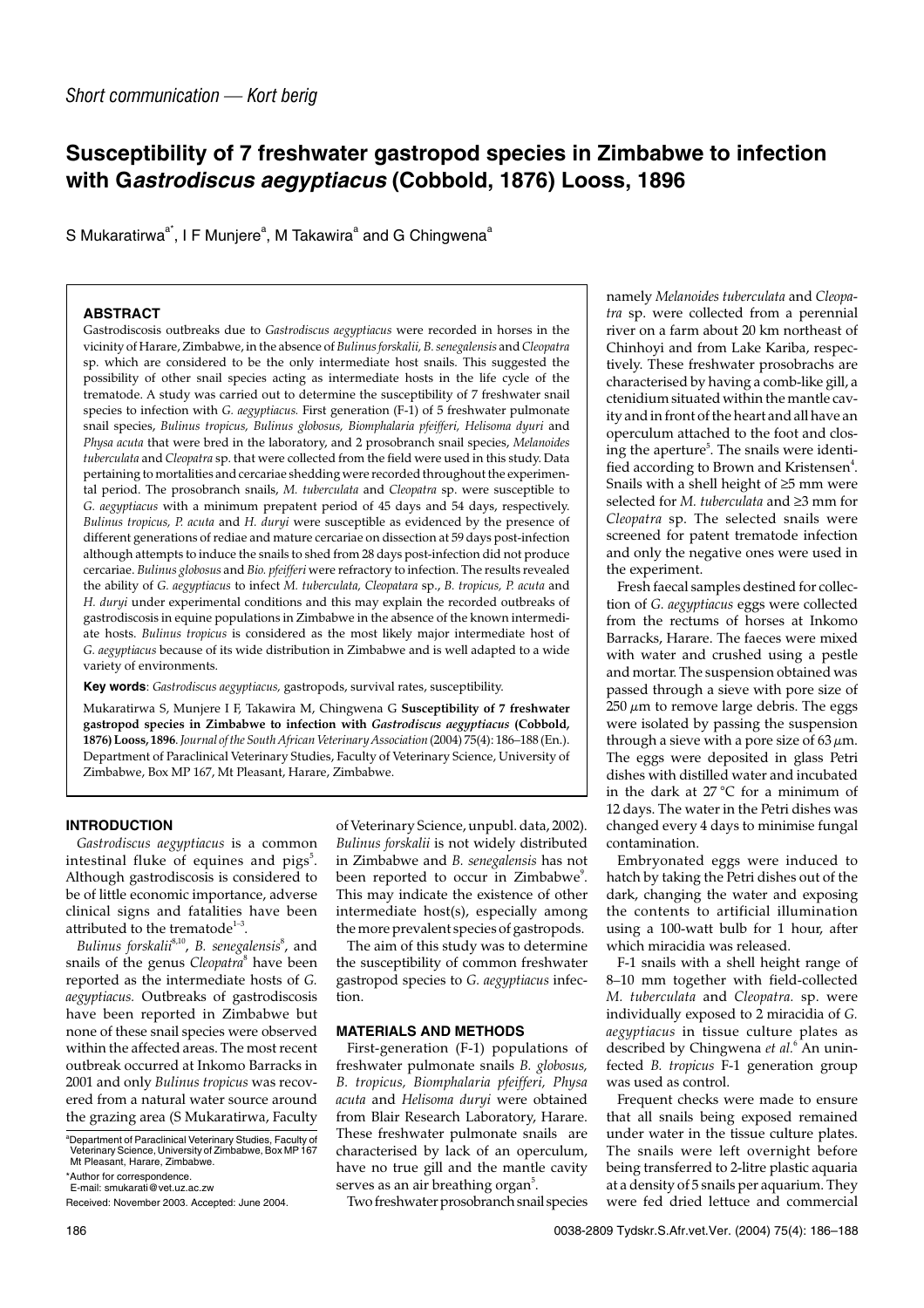| <b>Species</b>                  | Number of snails<br>exposed | Number surviving up<br>to Days 59 and 73 | $r$ tality<br>$\binom{9}{0}$<br><u>ຣັ</u> | Snails habouring larvae<br>of G. aegyptiacus | <b>Minimum prepatent</b><br>period in days | Snails refractory<br>$\binom{9}{6}$ | Total infected<br>(%)         |
|---------------------------------|-----------------------------|------------------------------------------|-------------------------------------------|----------------------------------------------|--------------------------------------------|-------------------------------------|-------------------------------|
|                                 |                             | post-exposure                            |                                           | Shedding (%) Dissection (%)                  |                                            |                                     |                               |
| C. ferruginea*                  | 59                          | 43                                       |                                           |                                              | 53                                         |                                     |                               |
| M. tuberculata*                 | 80                          | 34                                       |                                           |                                              | 45                                         |                                     |                               |
| <b>B.</b> tropicus <sup>t</sup> | 99                          |                                          |                                           |                                              |                                            |                                     |                               |
| B. globosus <sup>‡</sup>        |                             |                                          | 251 - 87<br>251 - 87<br>27 - 87           | စ္က စစ္တဲ့<br>အမွစ္ထဲ ဝ ဝ                    |                                            |                                     | စ္တစ္တစ္တစ္<br>အမွစ္တစ္တစ္တစ္ |
| Bio. pfeifferi <sup>f</sup>     |                             |                                          |                                           |                                              |                                            |                                     |                               |
| P. acuta <sup>‡</sup>           | 45                          | 80                                       | 33.3                                      | 96.6                                         | ı                                          | $470004$<br>$440004$                |                               |
| H. $duryi†$                     |                             |                                          | 33.3                                      |                                              | I                                          |                                     | $\overline{8}$                |



Fig. 1: **Weekly survival rates** (%) **of pulmonate species after infection with Gastrodiscus aegyptiacus.**

trout pellets and monitored daily for mortalities. From 28 days post exposure to miracidia, snails were examined every 3rd day for shedding of cercariae using standard methods as described by Frandsen and Christensen<sup>7</sup>.

At Day 59 post-exposure, all surviving *B.globosus, B. tropicus, B. pfeifferi, P. acuta* and *H. duryi* snails were dissected and examined under a dissecting microscope to determine the presence of larval stages of *G. aegyptiacus. Melanoides tuberculata* and *Cleopatra* sp. were dissected on Day 73 post-exposure.

The snails were designated 'susceptible' if, on shedding, they released pigmented cercariae with an unforked tail, distinct eyespots and a large ventral sucker at the posterior end of the body<sup>7,10</sup> or on dissection the snails harboured rediae or cercariae with morphological features as described by Male $\tilde{k}^{10}$ .

#### **RESULTS**

The incubation period of *G. aegyptiacus* eggs ranged from 12 to 14 days. The findings in the study showed that *Gastrodiscus aegyptiacus* are susceptible to *B. tropicus, P. acuta, H. duryi, Cleopatra* sp. and *M. tuberculata* but with varying degrees of susceptibility (Table 1).

The prosobranchs *Melanoides tuberculata* (6 %) and *Cleopatra.*sp. (14 %) released cercariae of *G. aegyptiacus* during the experimental period. *Melanoides tuberculata* shed more than 70 cercariae/snail/day while *Cleopatra* sp. shed up to 5 cercariae/ snail/day. *Gastrodiscus aegyptiacus* had a shorter prepatent period in *M. tuberculata* snails (45 days) than *Cleopatra.* sp. (53 days). The mortality rate of *M. tuberculata* post-infection was 20 % compared to 28 % of *Cleopatra.* sp.

On dissection of both the pulmonate and the prosobranch snails, daughter and mature rediae and cercariae were found



Fig. 2: **Weekly survival rates** (%) **of prosobranch species after infection with Gastrodiscus aegyptiacus.**

in *H. duryi* with the highest prevalence of infection (100 %), followed by *P. acuta* (96.6 %), B. *tropicus* (88.9 %), *Cleopatra* sp. *(*58 %) and *M. tuberculata* (46 %).

Weekly survival rates for both pulmonates and prosobranchs are shown in Figs 1 and 2. Of the pulmonates, *B. tropicus* had the highest mortality rate post-exposure (81.1 %) and *P. acuta* and *H. duryi* had the lowest mortalities (both 33.3 %). Mortality rates were higher in the laboratory-bred snails than in*M. tuberculata* (20 %) and *Cleopatra* sp. (27 %), which were collected from the field. *Bulinus globosus* and*Bio. pfeifferi* were refractory to infection and had mortality rates of 77.8 % and 72.7 %, respectively (Table 1). The mortality rate of the uninfected *B. tropicus* was  $5\%$ .

## **DISCUSSION**

The incubation period of *G. aegyptiacus* eggs in this study ranged between 12 and 14 days which is similar to that reported by Male $k^{10}$ .

This experiment indicated that *M. tuberculata, Cleopatra* sp., *B. tropicus, P. acuta* and *H. duryi* may act as intermediate hosts of

0038-2809 Jl S.Afr.vet.Ass. (2004) 75(4): 186-188 187

 $\frac{1}{2}$